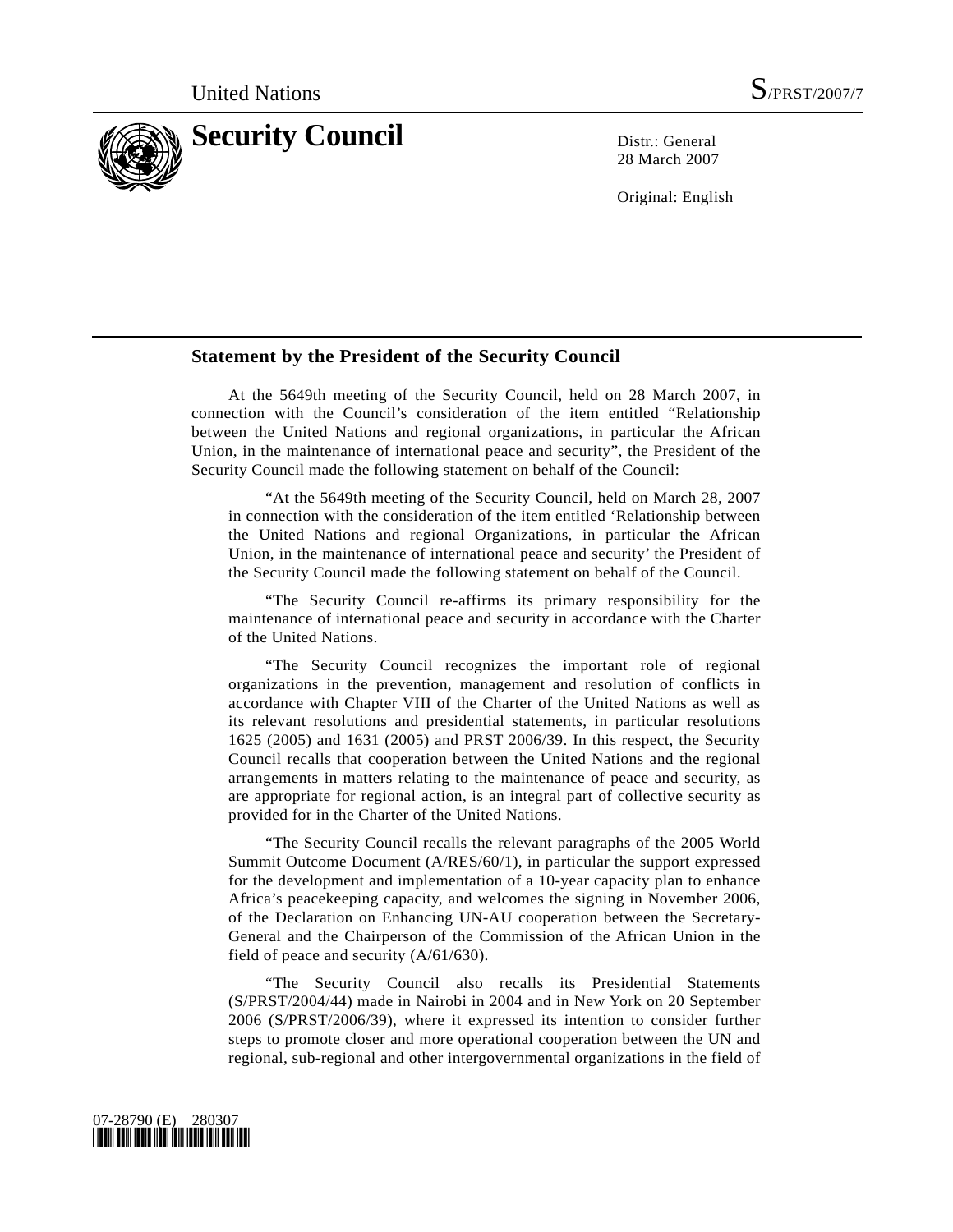conflict prevention, peacebuilding and peacekeeping and acknowledges the important role played by them in the brokering of peace agreements in conflict situations. The Security Council also welcomes recent developments with regard to the cooperation between the United Nations, the African Union and the European Union.

 "The Security Council welcomes the growing contribution being made by the African Union and the resolve of its leaders to address and solve the conflicts on the African continent, the Security Council stresses, in accordance with Article 54 of the Charter of the United Nations, the need for the African Union at all times to keep the Security Council fully informed of these efforts in a comprehensive and coordinated manner.

 "The Security Council recognizes that regional organizations are well positioned to understand the root causes of many conflicts closer to home and to influence the prevention or resolution, owing to their knowledge of the region.

 "The Security Council urges the Secretary-General in consultation and in cooperation with the relevant regional and sub-regional bodies to resolve regional conflicts in Africa by using existing UN capacities as effectively as possible; to support regional early warning and mediation, in particular in Africa; assess the risk of conflict at regional level and prioritize those areas of highest risk; and highlight possible methods at a regional level in combating illegal exploitation and trafficking of natural resources.

 "The Security Council stresses that common and co-coordinated efforts undertaken by the United Nations and regional organizations in matters of peace and security should be based on their complimentary capacities and comparative advantages, making full use of their experience, in accordance with the United Nations Charter and the relevant Statutes of the regional organizations. In this regard the Council recognizes the need to build capacities with regional organizations so as to improve our collective effectiveness in the maintenance of international peace and security. The Security Council recognizes the Peacebuilding Commission as a forum for coordination between the United Nations system and regional and sub-regional organizations.

 "The Security Council invites further collaboration with the Peace and Security Council of the African Union in order to help build the latter's capacity to undertake, inter alia, rapid and appropriate responses to emerging situations and to develop effective strategies for conflict prevention, peacekeeping and peacebuilding. The Security Council recognizes that in some cases, the African Union may be authorized by the Security Council to deal with collective security challenges on the African continent. In this connection, the Security Council encourages increased exchange of information and sharing of experience, best practices and lessons learned between the Security Council and the African Union as well as other relevant regional organizations.

 "Emphasizing the primacy of the Security Council in the maintenance of international peace and security the Security Council stresses the importance of supporting and improving in a sustained way the resource base and capacity